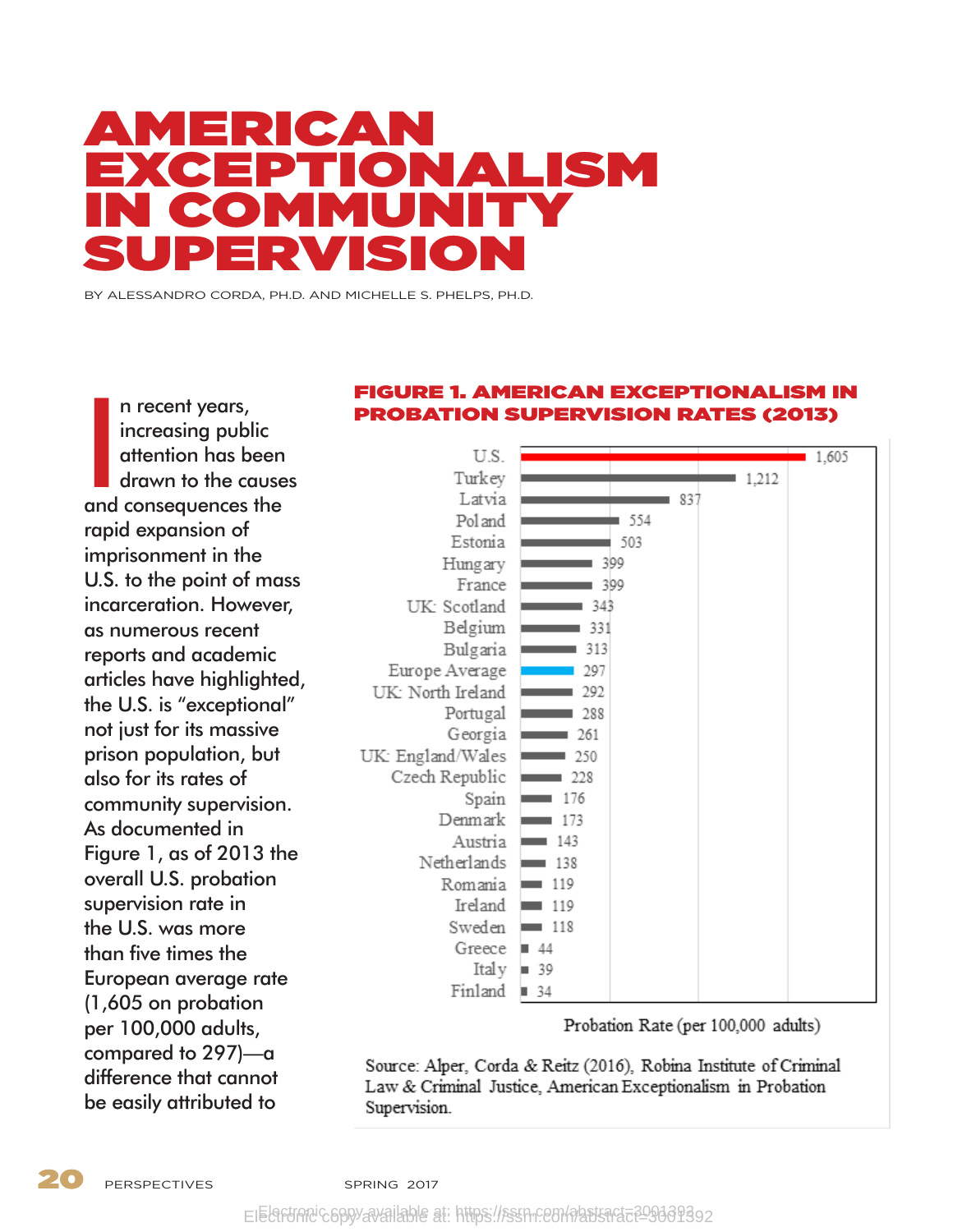crime rates alone (Alper, Corda, & Reitz, 2016). In addition, as Figure 2 documents, the overall parole supervision rate in the U.S. (350 per 100,000 adults) was more than four times the European average rate (77) (Corda, Alper, & Reitz, 2016). In this review piece, we will detail these cross-national differences, concluding with a discussion of how community supervision practices are different in the U.S. as well. Our central conclusion is that the U.S. could have a much smaller population on community supervision (including both fewer admissions and shorter terms) with few public safety repercussions.

We begin by

comparisons of crime

considering cross-national

rates. Despite the absence of reliable cross-national

PAROLE SUPERVISION RATES (2013)



data systems (and different legislative definitions of offenses and report methods), a general agreement exists today that crime has substantially dropped in the U.S. and most European countries over the past two decades (Tonry, 2014). Trends show that crime rates began to steeply increase in both the U.S. and Europe from the 1970s onwards and then started to decline sharply in the 1990s, with the trend becoming more stable as of the year 2000. Contrary to the general wisdom, recent studies even suggest that rates of property and non-lethal violent crimes are higher today in Europe than in the U.S., the opposite of what was observed 30 years ago (Buonanno et al., 2011).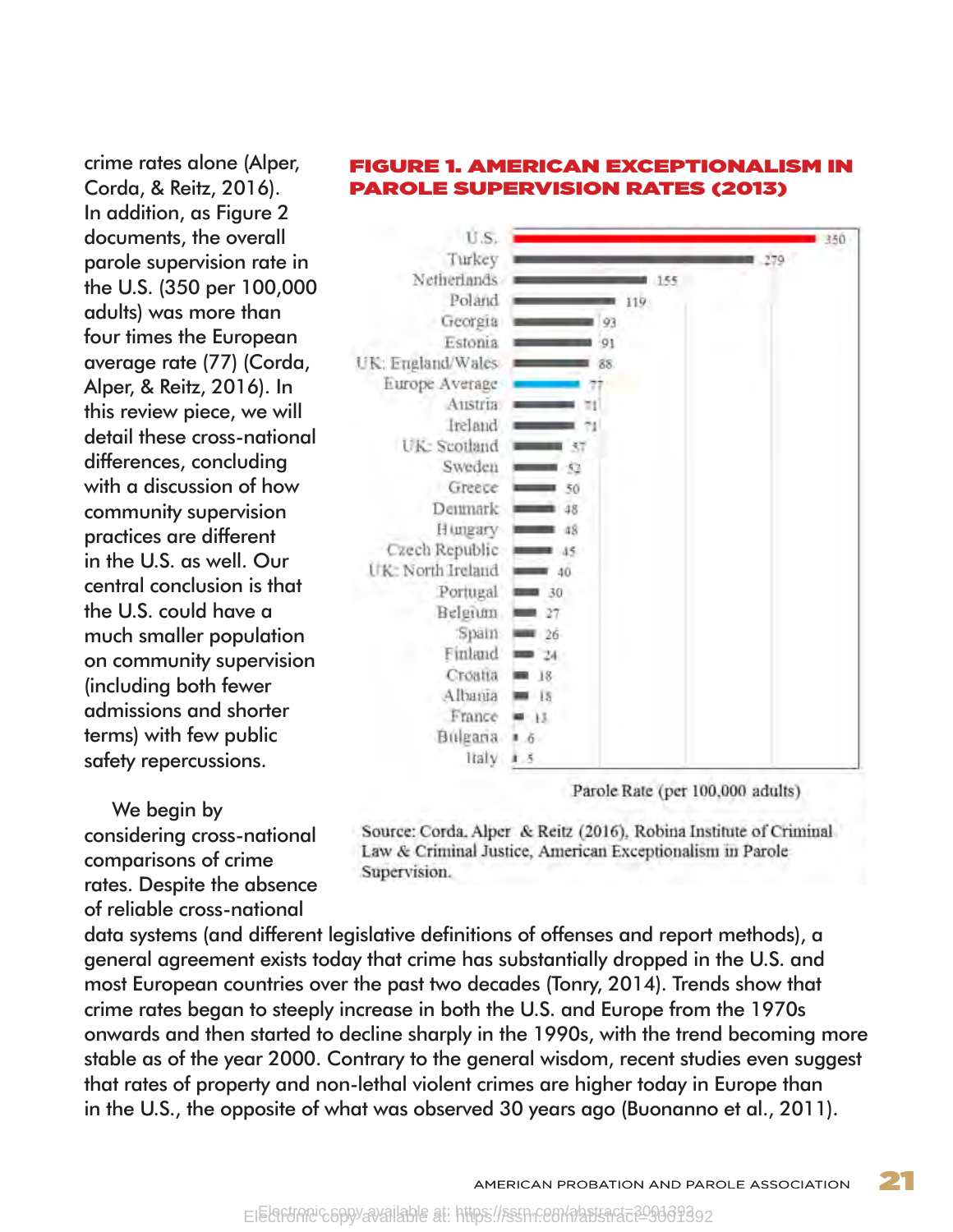

American crime rates today resemble those of the 1960s. However, American homicide rates still remain significantly high by Western standards (Reitz, in press).

Despite the many similarities across crime rates, except for homicide, the U.S. has exceptionally high rates of criminal justice supervision. While the trend toward greater incarceration rates has been well documented (see Western, 2006), the development of mass probation (Phelps, 2016) has gone relatively unnoticed. Between 1980 and its peak in 2007, the U.S. state and federal probation population reported to the Bureau of Justice Statistics grew from 1 million to over 4.2 million. Using population data from the census, this translates into an overall prevalence rate of 1 in 53 U.S. adults. For black Americans, that rate rises to 1 in every 21 adults being on probation at the end of the year—and up to 1 in 12 black men (Phelps, 2016). Even after recent declines in the probation population, nearly 3.8 million adults remain under probation supervision as of 2015 (Kaeble & Bonczar, 2016).

As noted above, by 2013 the overall U.S. probation supervision rate was more than five times the average rate for all European countries.<sup>1</sup> In all reporting European countries, with roughly twice the population of the U.S., only 1.5 million adults were under probation supervision. Further, several U.S. states with the highest rates of probation supervision (e.g., Ohio, Rhode Island, Idaho, and Indiana) had rates that are more than eight times the average European rate (Alper, Corda, & Reitz, 2016). Georgia is such an outlier that the state's probation supervision rate alone is greater than the *total* rate of criminal justice control in all other U.S. states (Rabuy & Wagner, 2016).

In addition, as Robinson and colleagues (2013) note, this expansion of probation was part of a broader (and international) expansion of supervision in the community—

For both probation and parole, the international comparisons would be even starker if not for a handful of European countries with high community supervision rates.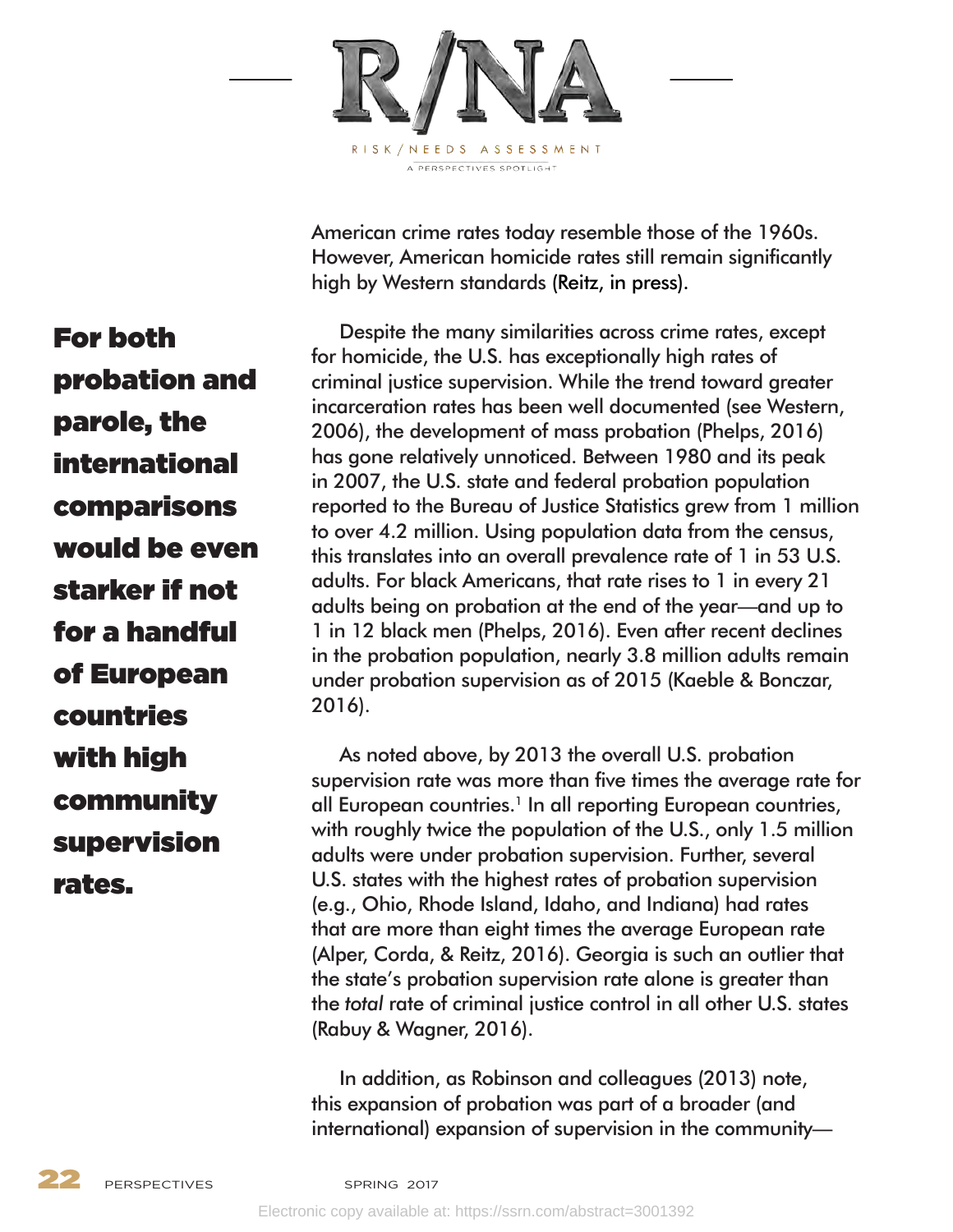

what they and others refer to as "mass supervision." U.S. parole rates are similarly exceptional in international comparisons—and are the only correctional population in the U.S. continuing to grow in recent years (Kaeble & Glaze, 2015). In 2013, the overall U.S. parole supervision rate was more than four times the average rate across European jurisdictions. In terms of raw population numbers, 853,200 adults were on parole in the U.S. at the federal and state level, compared to 314,228 on parole in all reporting European countries. This is true even though discretionary release has become increasingly uncommon, as more and more exprisoners are automatically placed on post-release supervision added to the end of determinate sentences (Ruhland et al., 2016; Scott-Hayward, 2013). As Corda, Alper, and Reitz (2016) document, U.S. states with the highest rates of parole supervision (e.g., Pennsylvania, Arkansas, and Louisiana) have rates that are 10 to 13 times the average European rate.

For both probation and parole, the international comparisons would be even starker if not for a handful of European countries with high community supervision rates. Turkey stands as the European country with the highest probation and parole rates. In 2013, Turkey's probation rate was 75% of the overall U.S. rate, while the parole rate was 80% of the U.S. rate. Nearly half (46%) of the European

parole population was reported by Turkey alone. Excluding Turkey from the statistics would make the average European parole rate decline by nearly 40%, further widening the international gap between Europe and the U.S.

Finally, in addition to exceptionally high rates of supervision, the U.S. is distinct for the uniquely punitive experience of community supervision as well. Rhine and Taxman (in press) outline five dimensions of international variation in probation, including the overall mission or vision of probation, length of supervision, intensity of control, coerciveness of programming or treatment, and the consequences of violating probation. The U.S. stands apart from other Western countries in the degree to which probation departments emphasize an enforcement and controlbased orientation (as opposed to a social work orientation), which influences all the other indices—including longer supervision periods, more coercive supervision, and less rehabilitationoriented assistance. This emphasis is perhaps clearest in revocation rates, which are notably high in the U.S. Among probationers leaving probation in 2015, for example, only 62% of exiting probationers completed successfully, while 15% were incarcerated nationwide (Kaeble & Bonczar, 2016). Thus, while community supervision is often described as an act of leniency (e.g., a sentence meted out in lieu of imprisonment),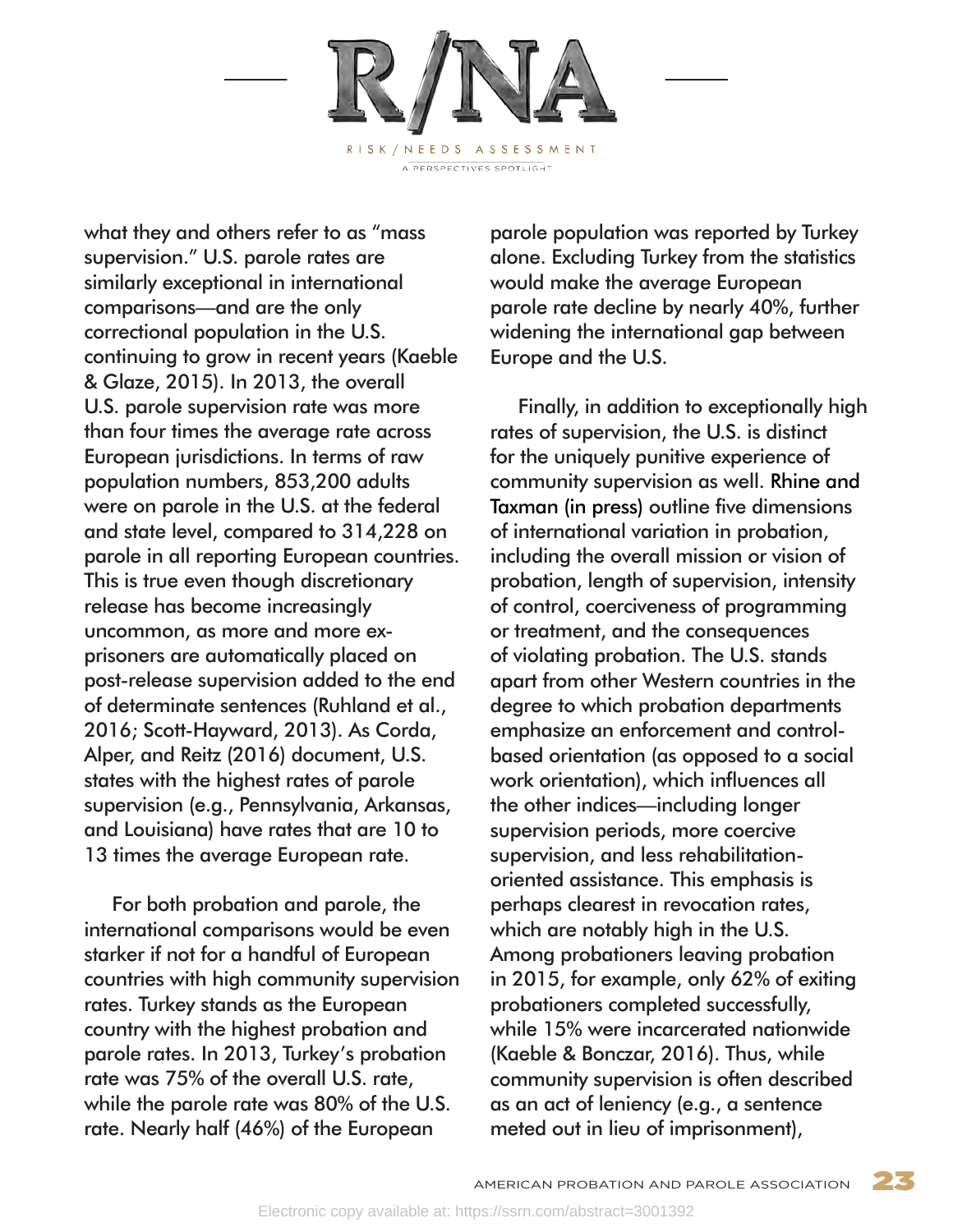

scholars argue we must also understand probation as another facet of overcriminalization in the U.S. (Doherty, 2016; Klingele, 2013; Phelps, 2016; Robinson, McNeill, & Maruna, 2013).

The language and logic of parole varies internationally as well. American parole release decisions and supervision practices are frequently characterized as being dominated by risk aversion (Corda, Alper, & Reitz, 2016; Simon, 1993). In contrast, in most of Europe, discourse on conditional release mainly revolves around human dignity and procedural justice. U.S. parole boards are usually staffed with political appointees whose release decisions focus primarily on public safety risks. As a result, parole decisionmaking in the U.S. is influenced by the political climate. In much of Europe, parole decisions are made by special sentence implementation courts that are part of an independent judicial branch of government and are composed of professional judges and lay experts in criminological and behavioral sciences. Such courts exercise their function fully insulated from political pressure. Finally, once an American inmate is released into the community, burdensome conditions are frequently imposed, representing significant hurdles to his/her reintegration into society. In Europe, conditional release practices more successfully reintegrate returning citizens into the social fabric after imprisonment (van Zyl Smit & Corda, in press).

Taken altogether, this evidence suggests that the U.S. could substantially reduce its community supervision population with little risk to public safety. States should closely reexamine who is being placed on probation and parole each year and the lengths of their supervision. Options for early termination of the lowest-risk and most successful probationers and parolees should be explored.

As a separate but connected issue, more attention should be given to the number and burdensomeness of the conditions imposed on persons supervised in the community. Some experts in the field allege that probationary sentences (and, in some cases, parole supervision) may do little to control crime, and frequently do more harm than good (Klingele, 2013). Community supervision can make "reentry" into the law-abiding community more difficult than it needs to be, such as when meetings with probation officers interfere with work responsibilities, or supervision and program fees constitute a hurdle for probationers' ability to support themselves and their families. Concerns of this kind should be carefully evaluated by lawmakers in every state. If some aspects of probation are counterproductive to the reentry process, or outright "criminogenic," it should be a high priority everywhere to discontinue them. The financial expense and opportunity costs of mass supervision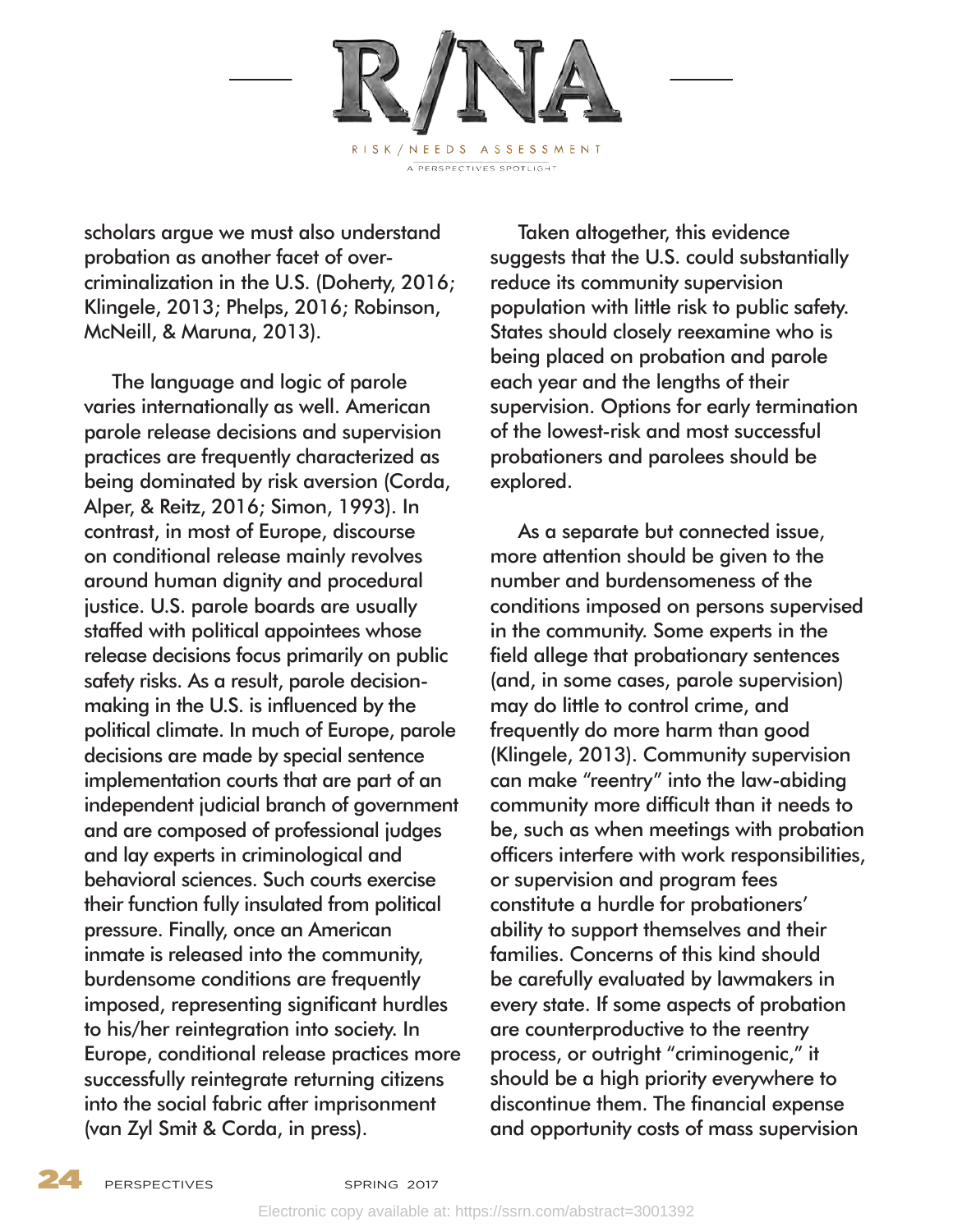

## APPA OFFERS SPECIALIZED TRAINING BE SPECIAL.

## NEED A GREAT TRAINING BUT CANNOT TRAVEL TO INSTITUTES? LET APPA BRING THE TRAINING TO YOU!

With APPA's Specialized Training Series, we are your one-stop shop for top-notch trainers throughout the country. Agencies can choose from over 20 topics. The training examples on our website are just a glimpse of what APPA can provide. For more information, contact Diane Kincaid at dkincaid@csg.org or call (859) 244-8196.

The best part, you do not even have to leave the office—the trainers come to you! Check out all of the great specialized trainings that APPA has waiting for you!

## CLICK HERE TO CHECK OUT ALL OF THE GREAT TRAININGS THAT ARE AVAILABLE!!!

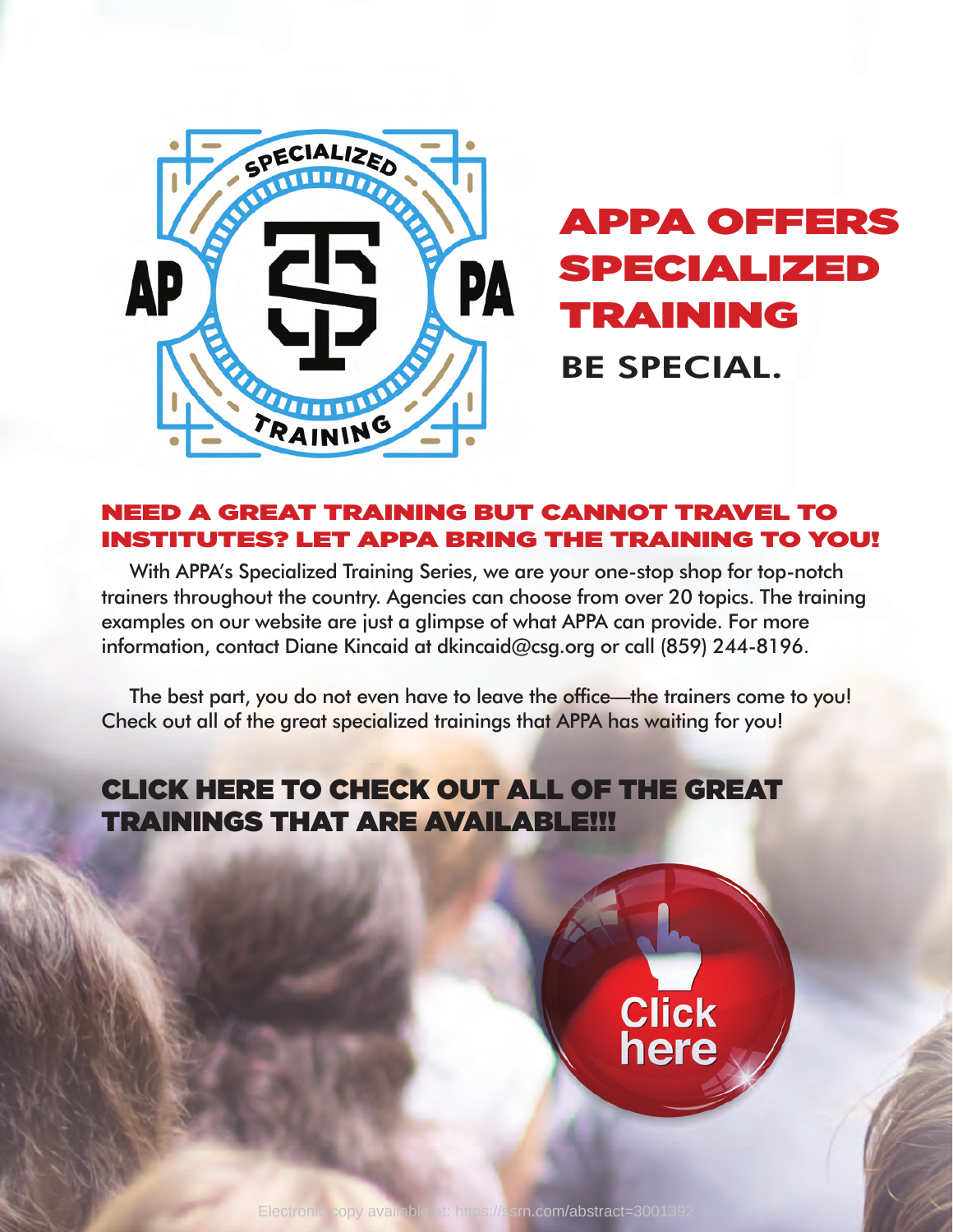

should also be assessed nationwide—both in terms of the costs of the community supervision itself and in terms of its contribution to incarceration rates through revocation.

The problems of mass incarceration and mass supervision are intimately linked, and they must be tackled together. While concerns about reoffending are critical, community supervision must do more than be a "prison without bars" to be successful. Our European counterparts provide some useful models for both restraining community supervision populations and aligning policies that support community reintegration. The international standards issued by the Council of Europe have played a key role in creating better consistency and stronger practices across the continent (Grant & McNeill, 2014; Morgenstern & Larrauri, 2013). One of these guidelines states, in part:

> *The nature, content and methods of implementation of community sanctions and measures shall not jeopardise the privacy or the dignity of the offenders or their families, nor lead to their harassment. Nor shall self-respect, family relationships, links with the community and ability to function in society be jeopardized. (1993, Rule 23).*

These rules further outline many of the "best practices" of community supervision, including fostering positive relationships with supervising officers, providing relevant and tailored treatment interventions (e.g., drug treatment, counseling, and anger management programs), and minimal burdensome supervision fees (Council of Europe 2010 & 2003). The U.S. could follow this lead by building a stronger national consensus on the best models of sentencing, supervision, and revocation for local jurisdictions and states to adopt.

### ENDNOTES

1 This statistic only includes countries that report supervision data to the Council of Europe and had available adult population totals for calculating the supervision rate. Probation rates were unavailable for Andorra, Bosnia-Herzegovina, Iceland, Liechtenstein, Monaco, Montenegro, San Marino, and Slovak Republic. Parole rates were unavailable for Andorra, Bosnia-Herzegovina, Germany, Iceland, Latvia, Liechtenstein, Malta, Monaco Montenegro, Romania, San Marino, Slovak Republic and Slovenia. Not all countries with available data are included in Figures 1 and 2.

#### REFERENCES

Alper, M., Corda, A., & Reitz, K. (2016). *American exceptionalism in probation supervision*. Robina Institute of Criminal Law & Criminal Justice: University of Minnesota.

Buonanno, P., et al. (2011). Crime in Europe and the United States: Dissecting the 'reversal of misfortunes.' *Economic Policy* 26: 347-385.

Corda, A., Alper, M., & Reitz, K. (2016). *American exceptionalism in parole supervision*. Robina Institute of Criminal Law & Criminal Justice: University of Minnesota.